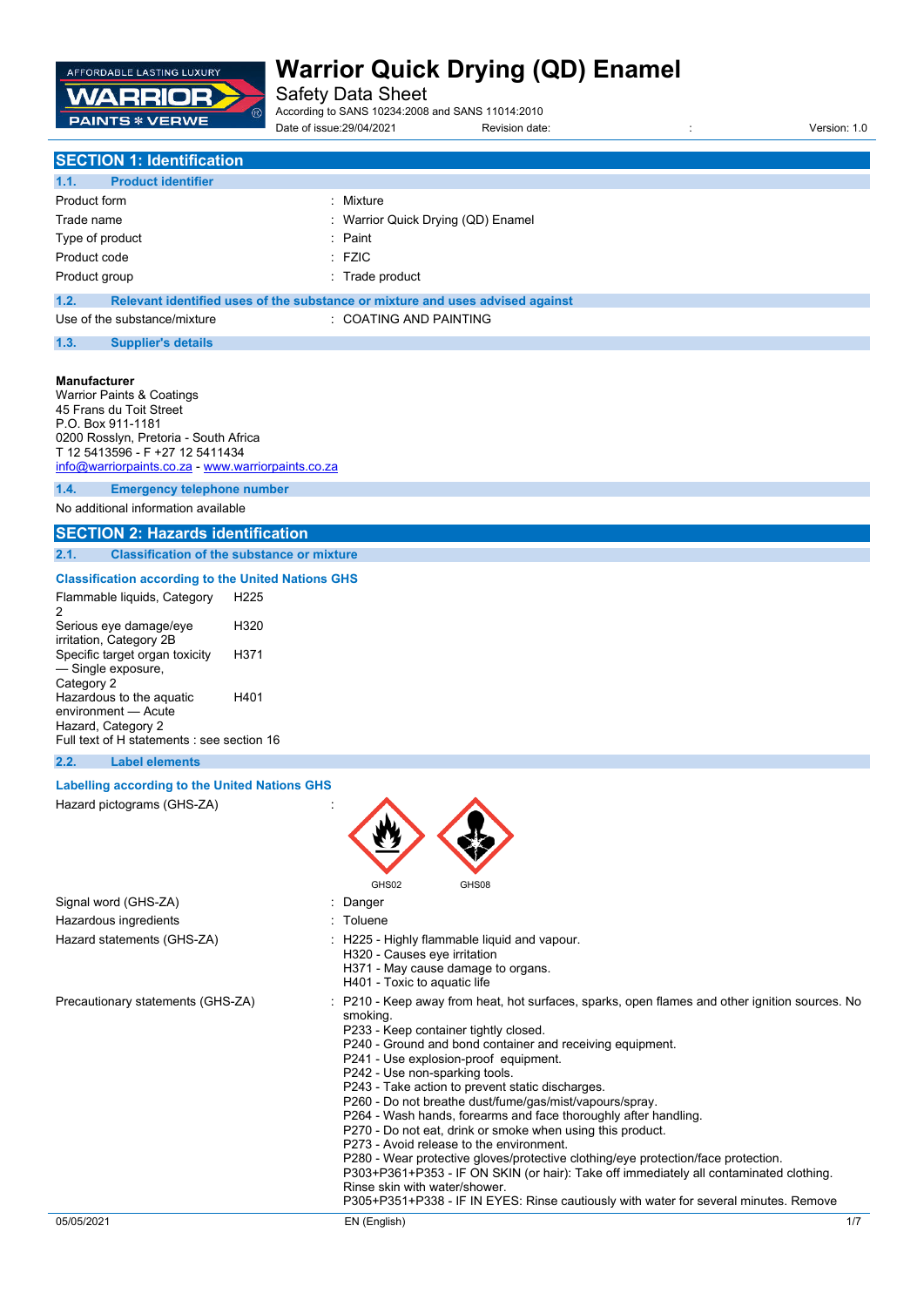Safety Data Sheet

According to SANS 10234:2008 and SANS 11014:2010

|      |                      |  | contact lenses, if present and easy to do. Continue rinsing.<br>P308+P311 - IF exposed or concerned: Call a POISON CENTER or doctor.<br>P337+P313 - If eye irritation persists: Get medical advice/attention.<br>P370+P378 - In case of fire: Use media other than water to extinguish.<br>P403+P235 - Store in a well-ventilated place. Keep cool.<br>P405 - Store locked up.<br>P501 - Dispose of contents/container to hazardous or special waste collection point, in<br>accordance with local, regional, national and/or international regulation. |
|------|----------------------|--|---------------------------------------------------------------------------------------------------------------------------------------------------------------------------------------------------------------------------------------------------------------------------------------------------------------------------------------------------------------------------------------------------------------------------------------------------------------------------------------------------------------------------------------------------------|
| 2.3. | <b>Other hazards</b> |  |                                                                                                                                                                                                                                                                                                                                                                                                                                                                                                                                                         |
|      |                      |  |                                                                                                                                                                                                                                                                                                                                                                                                                                                                                                                                                         |

Adverse physicochemical, human health and environmental effects : Highly flammable liquid and vapour,May cause damage to organs,Toxic to aquatic life

## **SECTION 3: Composition/information on ingredients**

## **3.1. Substances**

## Not applicable

### **3.2. Mixtures**

| <b>Name</b>                      | <b>Product identifier</b> | $\frac{9}{6}$ | <b>Classification according to</b><br>the United Nations GHS                                                                                                                                                        |
|----------------------------------|---------------------------|---------------|---------------------------------------------------------------------------------------------------------------------------------------------------------------------------------------------------------------------|
| Xylene                           | (CAS-No.) 1330-20-7       | $21.2 - 31.5$ | Flam. Liq. 3, H226<br>Acute Tox. 5 (Oral), H303<br>Acute Tox. Not classified (Dermal)<br>Aquatic Acute 1, H400                                                                                                      |
| Toluene                          | (CAS-No.) 1330-20-7       | $12 - 18$     | Flam. Lig. 1, H224<br>Acute Tox. Not classified (Oral)<br>Acute Tox. 5 (Dermal), H313<br>Acute Tox, Not classified<br>(Inhalation:dust,mist)<br>STOT SE 2. H371<br>Aquatic Acute 2, H401<br>Aquatic Chronic 3, H412 |
| Light aromatic petroleum solvent | (CAS-No.) 64742-95-6      | 11.45 - 15.45 | Flam. Lig. 3, H226<br>Aquatic Acute 2, H401                                                                                                                                                                         |
| Hexane                           |                           | $0 - 0.45$    | Aquatic Acute 3, H402                                                                                                                                                                                               |
| Methyl ethyl ketoxime            |                           | $0.1 - 0.4$   | Flam. Lig. 4, H227<br>Acute Tox. 5 (Oral), H303<br>Acute Tox. 4 (Dermal), H312<br>Aquatic Acute 3, H402                                                                                                             |

#### Full text of H-statements: see section 16

|             | <b>SECTION 4: First aid measures</b>                                       |                                                                                                                                                                                   |
|-------------|----------------------------------------------------------------------------|-----------------------------------------------------------------------------------------------------------------------------------------------------------------------------------|
| 4.1.        | <b>Description of first aid measures</b>                                   |                                                                                                                                                                                   |
|             | First-aid measures general                                                 | : IF exposed or concerned: Get medical advice/attention.                                                                                                                          |
|             | First-aid measures after inhalation                                        | Remove person to fresh air and keep comfortable for breathing.                                                                                                                    |
|             | First-aid measures after skin contact                                      | Rinse skin with water/shower. Take off immediately all contaminated clothing.                                                                                                     |
|             | First-aid measures after eye contact                                       | Rinse cautiously with water for several minutes. Remove contact lenses, if present and easy to<br>do. Continue rinsing. If eye irritation persists: Get medical advice/attention. |
|             | First-aid measures after ingestion                                         | : Call a poison center or a doctor if you feel unwell.                                                                                                                            |
| 4.2.        | Most important symptoms and effects, both acute and delayed                |                                                                                                                                                                                   |
|             | Symptoms/effects after eye contact                                         | : mild eye irritation.                                                                                                                                                            |
| 4.3.        | Indication of any immediate medical attention and special treatment needed |                                                                                                                                                                                   |
|             | Treat symptomatically.                                                     |                                                                                                                                                                                   |
|             | <b>SECTION 5: Firefighting measures</b>                                    |                                                                                                                                                                                   |
| 5.1.        | <b>Extinguishing media</b>                                                 |                                                                                                                                                                                   |
|             | Suitable extinguishing media                                               | : Carbon dioxide. Dry powder. Foam.                                                                                                                                               |
|             | Unsuitable extinguishing media                                             | : Water.                                                                                                                                                                          |
| 5.2.        | Special hazards arising from the substance or mixture                      |                                                                                                                                                                                   |
| Fire hazard |                                                                            | : Highly flammable liquid and vapour.                                                                                                                                             |
| 5.3.        | <b>Advice for firefighters</b>                                             |                                                                                                                                                                                   |
|             | Protection during firefighting                                             | : Do not attempt to take action without suitable protective equipment. Self-contained breathing                                                                                   |

apparatus. Complete protective clothing.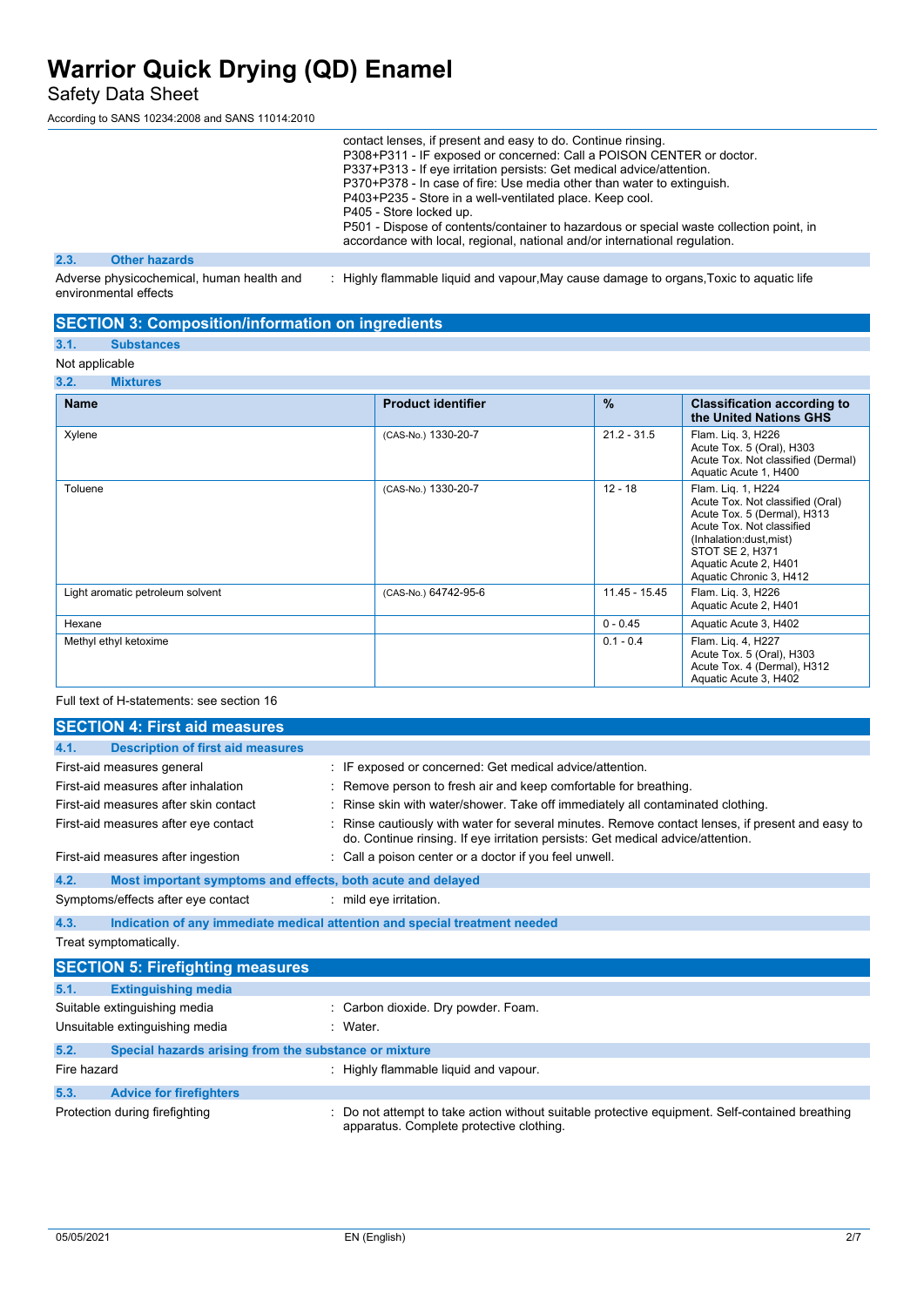Safety Data Sheet

According to SANS 10234:2008 and SANS 11014:2010

|                   | <b>SECTION 6: Accidental release measures</b>                       |  |                                                                                                                                                                                                                                                                                                                                                                                                                                                                                                       |
|-------------------|---------------------------------------------------------------------|--|-------------------------------------------------------------------------------------------------------------------------------------------------------------------------------------------------------------------------------------------------------------------------------------------------------------------------------------------------------------------------------------------------------------------------------------------------------------------------------------------------------|
| 6.1.              | Personal precautions, protective equipment and emergency procedures |  |                                                                                                                                                                                                                                                                                                                                                                                                                                                                                                       |
|                   | General measures                                                    |  | : Clean up any spills as soon as possible, using an absorbent material to collect it. Avoid contact<br>with skin and eyes. No open flames. No smoking. Prevent from entering sewers, basements<br>and workpits, or any place where its accumulation can be dangerous. May be harmful to<br>aquatic organisms, to flora, to soil organisms.                                                                                                                                                            |
| 6.1.1.            | For non-emergency personnel                                         |  |                                                                                                                                                                                                                                                                                                                                                                                                                                                                                                       |
|                   | <b>Emergency procedures</b>                                         |  | Ventilate spillage area. No open flames, no sparks, and no smoking. Do not breathe<br>dust/fume/gas/mist/vapours/spray. Avoid contact with skin and eyes.                                                                                                                                                                                                                                                                                                                                             |
| 6.1.2.            | For emergency responders                                            |  |                                                                                                                                                                                                                                                                                                                                                                                                                                                                                                       |
|                   | Protective equipment                                                |  | Do not attempt to take action without suitable protective equipment. For further information<br>refer to section 8. "Exposure controls/personal protection".                                                                                                                                                                                                                                                                                                                                          |
| 6.2.              | <b>Environmental precautions</b>                                    |  |                                                                                                                                                                                                                                                                                                                                                                                                                                                                                                       |
|                   | Avoid release to the environment.                                   |  |                                                                                                                                                                                                                                                                                                                                                                                                                                                                                                       |
| 6.3.              | Methods and material for containment and cleaning up                |  |                                                                                                                                                                                                                                                                                                                                                                                                                                                                                                       |
| For containment   |                                                                     |  | : Collect spillage.                                                                                                                                                                                                                                                                                                                                                                                                                                                                                   |
|                   | Methods for cleaning up                                             |  | Take up liquid spill into absorbent material. Notify authorities if product enters sewers or public<br>waters.                                                                                                                                                                                                                                                                                                                                                                                        |
| Other information |                                                                     |  | Dispose of materials or solid residues at an authorized site.                                                                                                                                                                                                                                                                                                                                                                                                                                         |
|                   | <b>SECTION 7: Handling and storage</b>                              |  |                                                                                                                                                                                                                                                                                                                                                                                                                                                                                                       |
| 7.1.              | <b>Precautions for safe handling</b>                                |  |                                                                                                                                                                                                                                                                                                                                                                                                                                                                                                       |
|                   | Precautions for safe handling                                       |  | Ensure good ventilation of the work station. Keep away from heat, hot surfaces, sparks, open<br>flames and other ignition sources. No smoking. Ground/bond container and receiving<br>equipment. Use only non-sparking tools. Take precautionary measures against static<br>discharge. Flammable vapours may accumulate in the container. Use explosion-proof<br>equipment. Wear personal protective equipment. Do not breathe<br>dust/fume/gas/mist/vapours/spray. Avoid contact with skin and eyes. |
|                   | Hygiene measures                                                    |  | Do not eat, drink or smoke when using this product. Always wash hands after handling the<br>product.                                                                                                                                                                                                                                                                                                                                                                                                  |
| 7.2.              | Conditions for safe storage, including any incompatibilities        |  |                                                                                                                                                                                                                                                                                                                                                                                                                                                                                                       |
|                   | <b>Technical measures</b>                                           |  | : Ground/bond container and receiving equipment.                                                                                                                                                                                                                                                                                                                                                                                                                                                      |
|                   | Storage conditions                                                  |  | : Store in a well-ventilated place. Keep cool. Keep container tightly closed. Store locked up.                                                                                                                                                                                                                                                                                                                                                                                                        |

| <b>SECTION 8: Exposure controls/personal protection</b> |                                                                             |
|---------------------------------------------------------|-----------------------------------------------------------------------------|
| 8.1.<br><b>Control parameters</b>                       |                                                                             |
| No additional information available                     |                                                                             |
| 8.2.<br><b>Appropriate engineering controls</b>         |                                                                             |
| Appropriate engineering controls                        | : Ensure good ventilation of the work station.                              |
| Environmental exposure controls                         | : Avoid release to the environment.                                         |
| 8.3.                                                    | Individual protection measures, such as personal protective equipment (PPE) |
| Hand protection                                         | Protective gloves<br>÷.                                                     |
| Eye protection                                          | : Safety glasses                                                            |
| Skin and body protection                                | : Wear suitable protective clothing                                         |
| Respiratory protection                                  | : In case of insufficient ventilation, wear suitable respiratory equipment  |
|                                                         |                                                                             |

## **Personal protective equipment symbol(s):**



**8.4. Exposure limit values for the other components** No additional information available

| <b>SECTION 9: Physical and chemical properties</b>            |                     |     |
|---------------------------------------------------------------|---------------------|-----|
| 9.1.<br>Information on basic physical and chemical properties |                     |     |
| Physical state                                                | : Liauid            |     |
| Appearance                                                    | : Liauid.           |     |
| Colour                                                        | : No data available |     |
| 05/05/2021                                                    | EN (English)        | 3/7 |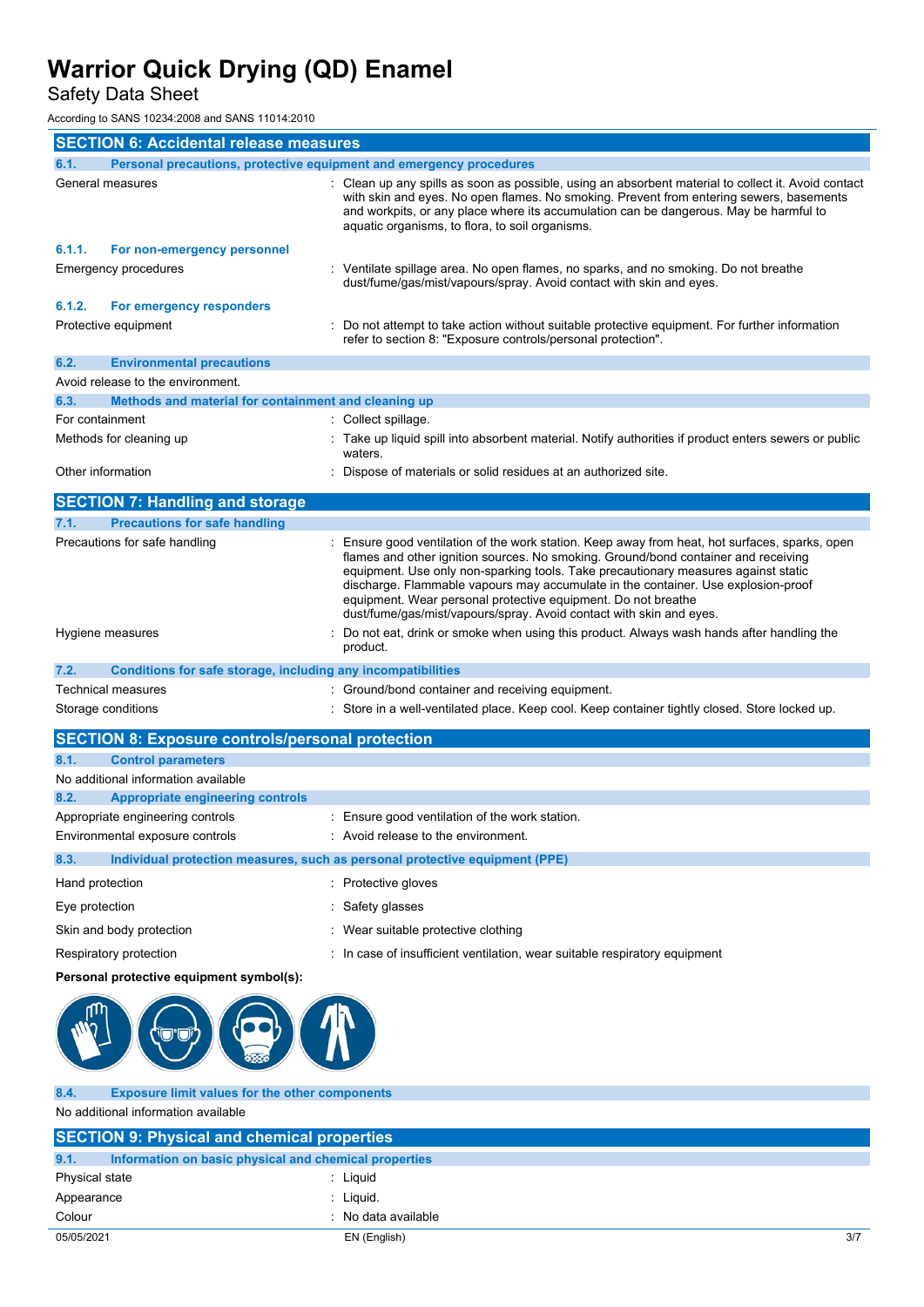Safety Data Sheet

According to SANS 10234:2008 and SANS 11014:2010

| Odour                                         | aromatic.         |
|-----------------------------------------------|-------------------|
| Odour threshold                               | No data available |
| рH                                            | No data available |
| pH solution                                   | No data available |
| Relative evaporation rate (butylacetate=1)    | No data available |
| Relative evaporation rate (ether=1)           | No data available |
| Melting point                                 | Not applicable    |
| Freezing point                                | No data available |
| Boiling point                                 | > 80 °C           |
| Flash point                                   | $9^{\circ}$ C     |
| Auto-ignition temperature                     | No data available |
| Decomposition temperature                     | No data available |
| Flammability (solid, gas)                     | Not applicable    |
| Vapour pressure                               | No data available |
| Vapour pressure at 50 °C                      | No data available |
| Relative vapour density at 20 °C              | No data available |
| Relative density                              | No data available |
| Relative density of saturated gas/air mixture | No data available |
| Density                                       | $0.9 - 1.1$       |
| Relative gas density                          | No data available |
| Solubility                                    | No data available |
| Log Pow                                       | No data available |
| Log Kow                                       | No data available |
| Viscosity, kinematic                          | No data available |
| Viscosity, dynamic                            | No data available |
| <b>Explosive properties</b>                   | No data available |
| Oxidising properties                          | No data available |
| <b>Explosive limits</b>                       | No data available |
| Lower explosive limit (LEL)                   | No data available |
| Upper explosive limit (UEL)                   | No data available |

### **9.2. Other information**

No additional information available

|       | <b>SECTION 10: Stability and reactivity</b>                                                          |
|-------|------------------------------------------------------------------------------------------------------|
| 10.1. | <b>Reactivity</b>                                                                                    |
|       | Highly flammable liquid and vapour.                                                                  |
| 10.2. | <b>Chemical stability</b>                                                                            |
|       | Stable under normal conditions.                                                                      |
| 10.3. | <b>Possibility of hazardous reactions</b>                                                            |
|       | No dangerous reactions known under normal conditions of use.                                         |
| 10.4. | <b>Conditions to avoid</b>                                                                           |
|       | Avoid contact with hot surfaces. Heat. No flames, no sparks. Eliminate all sources of ignition.      |
| 10.5. | <b>Incompatible materials</b>                                                                        |
|       | No additional information available                                                                  |
| 10.6. | <b>Hazardous decomposition products</b>                                                              |
|       | Under normal conditions of storage and use, hazardous decomposition products should not be produced. |

### **SECTION 11: Toxicological information**

| 11.1.                       | Information on toxicological effects |                  |
|-----------------------------|--------------------------------------|------------------|
|                             |                                      |                  |
| Acute toxicity (oral)       |                                      | : Not classified |
| Acute toxicity (dermal)     |                                      | : Not classified |
| Acute toxicity (inhalation) |                                      | : Not classified |
|                             | Methyl ethyl ketoxime                |                  |
| LD50 oral rat               |                                      | $2.5 - 4$ ml/kg  |
| LD50 dermal rat             |                                      | $1 - 2$ ml/kg    |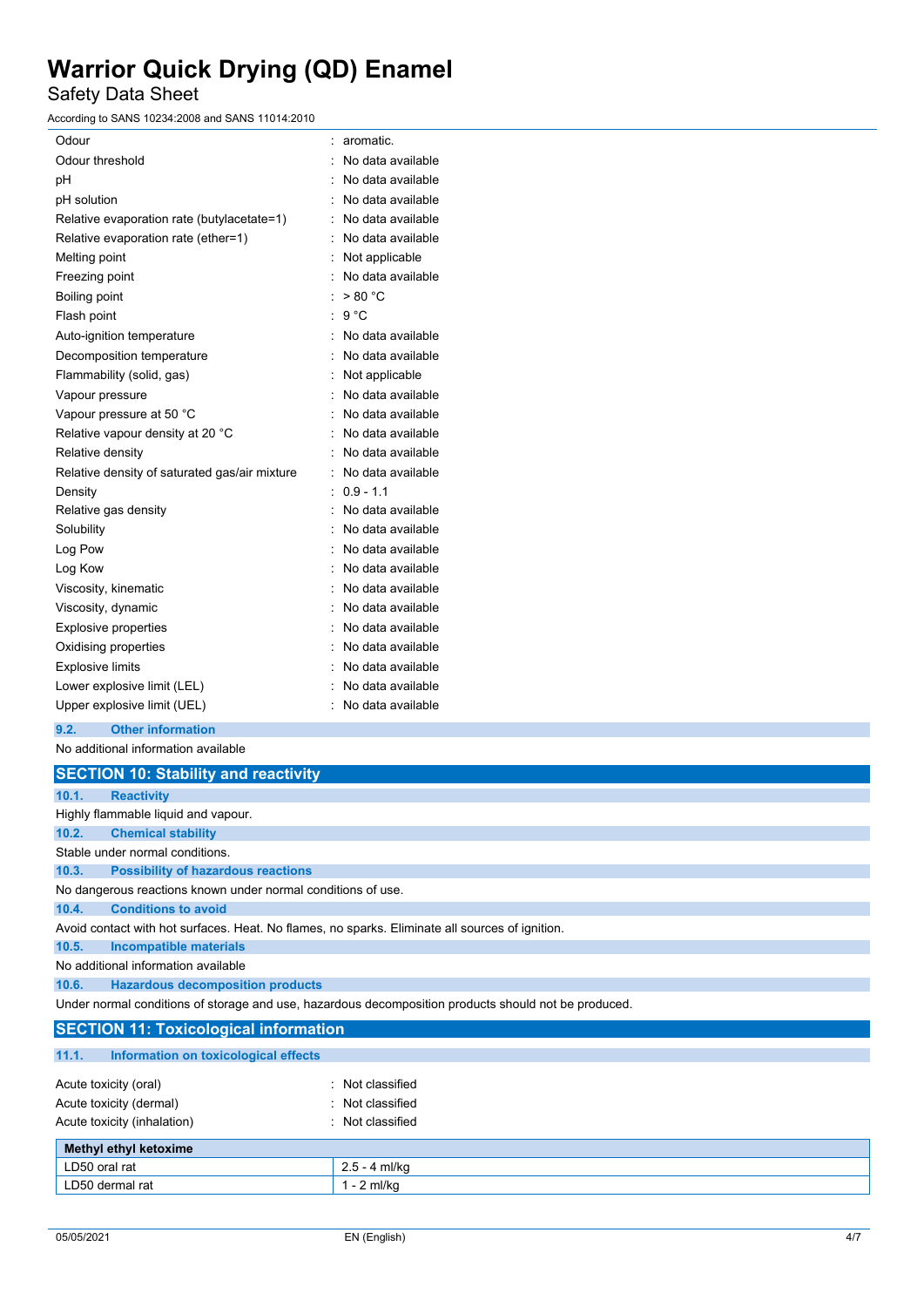## Safety Data Sheet

According to SANS 10234:2008 and SANS 11014:2010

| Xylene (1330-20-7)                |                               |
|-----------------------------------|-------------------------------|
| LD50 oral rat                     | 3608 mg/kg                    |
| LD50 dermal rabbit                | 14100 mg/kg                   |
| LC50 inhalation rat (ppm)         | 4330 ppm/4h                   |
| Toluene (1330-20-7)               |                               |
| LD50 oral rat                     | 5580 mg/kg                    |
| LD50 dermal rabbit                | 5000 mg/kg                    |
| LC50 inhalation rat (mg/l)        | 25.7 - 30 mg/l/4h             |
| LC50 inhalation rat (ppm)         | 4330 ppm/4h                   |
|                                   |                               |
| Skin corrosion/irritation         | Not classified                |
| Serious eye damage/irritation     | Causes eye irritation.        |
| Respiratory or skin sensitisation | Not classified                |
| Germ cell mutagenicity            | Not classified                |
| Carcinogenicity                   | : Not classified              |
| Reproductive toxicity             | : Not classified              |
| STOT-single exposure              | : May cause damage to organs. |
| Toluene (1330-20-7)               |                               |
| LOAEL (oral, rat)                 | 1250 mg/kg bodyweight         |
| LOAEC (inhalation, rat, vapour)   | 2.261 - 4.71 mg/l             |
| NOAEL (oral, rat)                 | 625 mg/kg bodyweight          |
| STOT-repeated exposure            | Not classified                |
| Aspiration hazard                 | Not classified                |

| <b>SECTION 12: Ecological information</b>     |                                     |  |
|-----------------------------------------------|-------------------------------------|--|
| 12.1.<br><b>Toxicity</b>                      |                                     |  |
| Ecology - general                             | Toxic to aquatic life.              |  |
| Acute aquatic toxicity                        | Toxic to aquatic life.              |  |
| Chronic aquatic toxicity                      | Not classified                      |  |
| Methyl ethyl ketoxime                         |                                     |  |
| LC50 fish 1                                   | 46 mg/l                             |  |
| EC50 Daphnia 1                                | 750 mg/l                            |  |
| EC50 72h algae (1)                            | 83 mg/l                             |  |
| Xylene (1330-20-7)                            |                                     |  |
| LC50 fish 1                                   | 16.1 $(2.6 - 8.4)$ mg/l             |  |
| EC50 Daphnia 1                                | $5$ mg/                             |  |
| EC50 other aquatic organisms 1                | $1$ mg/                             |  |
| EC50 72h algae (1)                            | 4.7 mg/l                            |  |
| Light aromatic petroleum solvent (64742-95-6) |                                     |  |
| LC50 fish 1                                   | 100 mg/l                            |  |
| EC50 Daphnia 1                                | 4.5 mg/l                            |  |
| ErC50 (algae)                                 | $3.7$ mg/l                          |  |
| Toluene (1330-20-7)                           |                                     |  |
| LC50 fish 1                                   | $5.5$ mg/l                          |  |
| EC50 other aquatic organisms 1                | 3.78 mg/l                           |  |
| EC50 72h algae (1)                            | 134 - 207 mg/l                      |  |
| NOEC chronic fish                             | 1.39 mg/l                           |  |
| NOEC chronic crustacea                        | $0.74$ mg/l                         |  |
| <b>Hexane</b>                                 |                                     |  |
| LC50 fish 1                                   | 12.51 mg/l                          |  |
| EC50 Daphnia 1                                | 21.85 mg/l                          |  |
| EC50 72h algae (1)                            | 9.285 mg/l                          |  |
| <b>Persistence and degradability</b><br>12.2. |                                     |  |
| <b>Warrior Quick Drying (QD) Enamel</b>       |                                     |  |
| Persistence and degradability                 | No additional information available |  |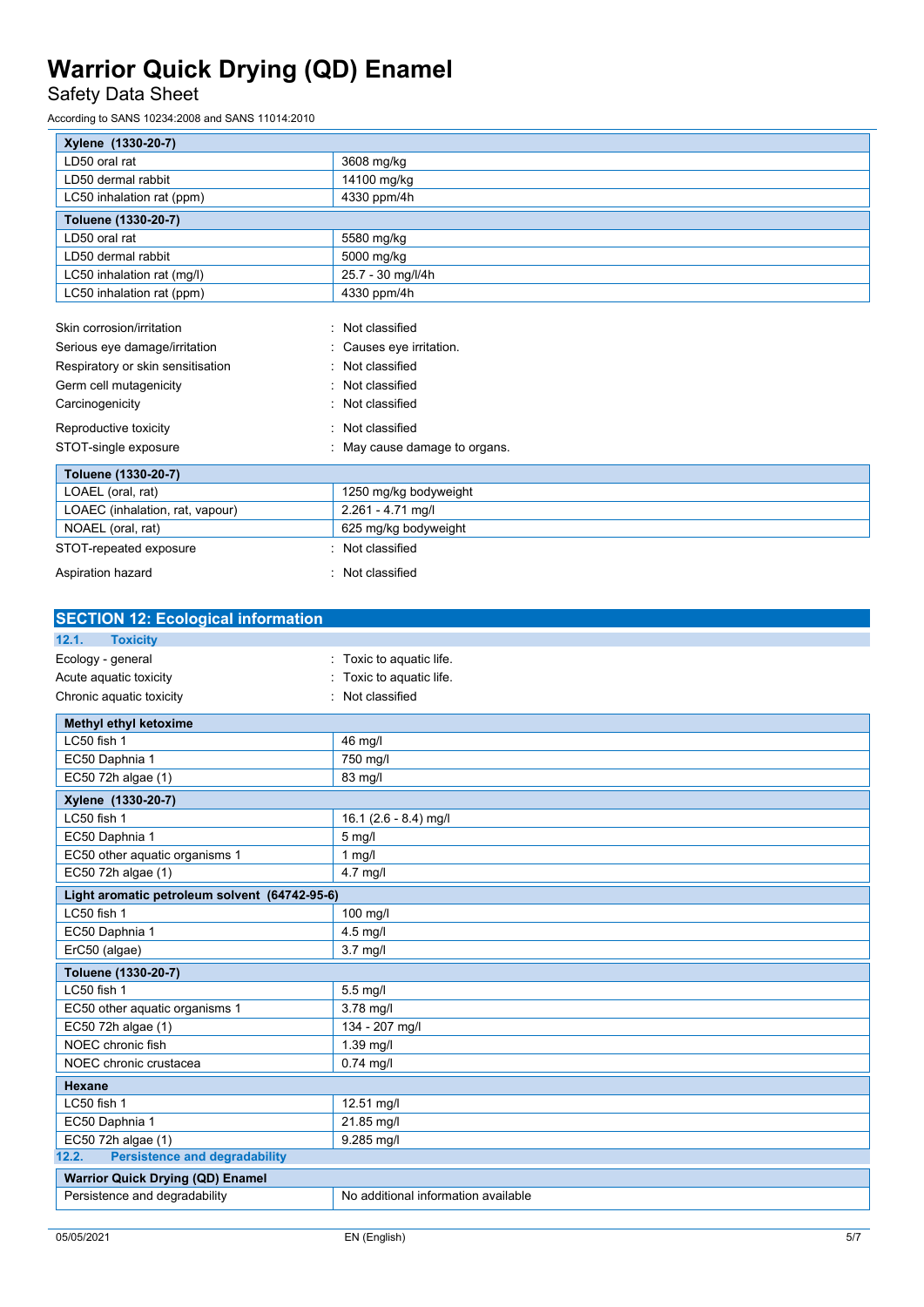## Safety Data Sheet

According to SANS 10234:2008 and SANS 11014:2010

| 12.3.                                   | <b>Bioaccumulative potential</b> |                                     |
|-----------------------------------------|----------------------------------|-------------------------------------|
| <b>Warrior Quick Drying (QD) Enamel</b> |                                  |                                     |
| Bioaccumulative potential               |                                  | No additional information available |
| 12.4.                                   | <b>Mobility in soil</b>          |                                     |
| <b>Warrior Quick Drying (QD) Enamel</b> |                                  |                                     |
| Mobility in soil                        |                                  | No additional information available |
| 12.5.                                   | <b>Other adverse effects</b>     |                                     |
| Ozone                                   |                                  | Not classified                      |
| Other adverse effects                   |                                  | No additional information available |

| <b>SECTION 13: Disposal considerations</b> |                         |                                                                                             |  |
|--------------------------------------------|-------------------------|---------------------------------------------------------------------------------------------|--|
| 13.1.                                      | <b>Disposal methods</b> |                                                                                             |  |
| Waste treatment methods                    |                         | Dispose of contents/container in accordance with licensed collector's sorting instructions. |  |
| Additional information                     |                         | : Flammable vapours may accumulate in the container.                                        |  |
|                                            |                         |                                                                                             |  |

### **SECTION 14: Transport information**

In accordance with SANS / IMDG / IATA

| <b>SANS</b>                                | <b>IMDG</b>                       | <b>IATA</b>                       |
|--------------------------------------------|-----------------------------------|-----------------------------------|
| 14.1.<br><b>UN number</b>                  |                                   |                                   |
| 1263                                       | 1263                              | 1263                              |
| 14.2.<br><b>Proper Shipping Name</b>       |                                   |                                   |
| Paint                                      | Paint                             | Paint                             |
| 14.3.<br><b>Transport hazard class(es)</b> |                                   |                                   |
| 3                                          | 3                                 | 3                                 |
| ፵                                          |                                   | 四<br>Not applicable               |
| 14.4.<br><b>Packing group</b>              |                                   |                                   |
| Ш                                          | Ш                                 | Ш                                 |
| 14.5.<br><b>Environmental hazards</b>      |                                   |                                   |
| Dangerous for the environment : No         | Dangerous for the environment: No | Dangerous for the environment: No |
|                                            | ÷                                 |                                   |
| No supplementary information available     |                                   |                                   |
|                                            |                                   |                                   |

**14.6. Special precautions for user**

#### **- SANS**

No data available

### **- IMDG**

No data available

#### **- IATA**

No data available

**14.7. Transport in bulk according to Annex II of MARPOL 73/78 and the IBC Code**

### Not applicable

### **SECTION 15: Regulatory information**

**15.1. Safety, health, and environmental national regulations specific for the product**

No additional information available

# **SECTION 16: Other information**

 $: 29/04/2021$ 

Full text of H-statements:

| H <sub>225</sub><br>Highly flammable liquid and vapour. |  |
|---------------------------------------------------------|--|
|                                                         |  |
| H <sub>226</sub><br>Flammable liquid and vapour.        |  |
| H <sub>227</sub><br>Combustible liquid                  |  |